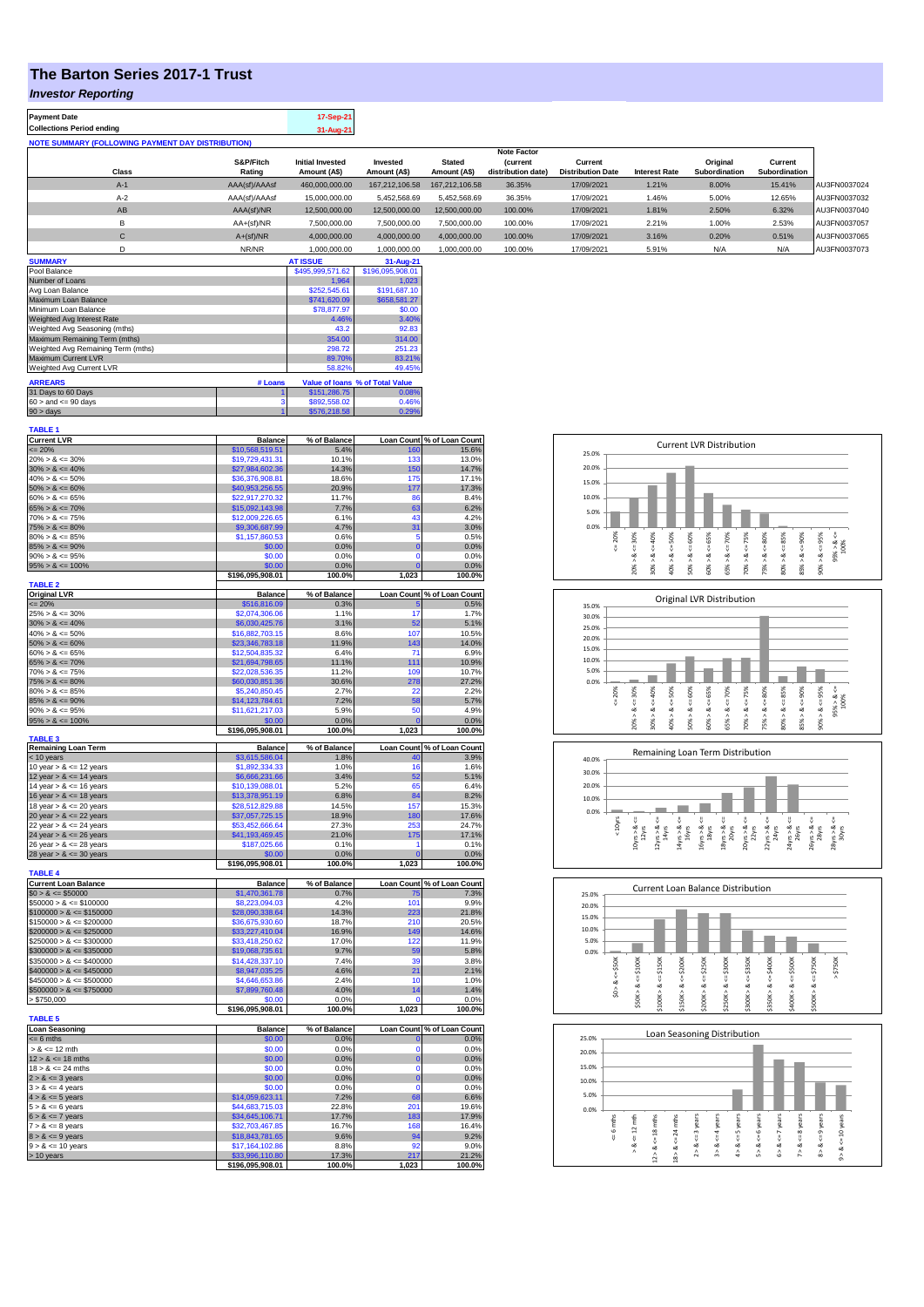## **The Barton Series 2017-1 Trust**

## *Investor Reporting*

| <b>Payment Date</b>                                            |                                     | 17-Sep-21             |                   |                                                                                                                                                                                                                                  |
|----------------------------------------------------------------|-------------------------------------|-----------------------|-------------------|----------------------------------------------------------------------------------------------------------------------------------------------------------------------------------------------------------------------------------|
| <b>Collections Period ending</b>                               |                                     | 31-Aug-21             |                   |                                                                                                                                                                                                                                  |
| TABLE 6                                                        |                                     |                       |                   |                                                                                                                                                                                                                                  |
| Postcode Concentration (top 10 by value)                       | <b>Balance</b>                      | % of Balance          | <b>Loan Count</b> | % of Loan Count                                                                                                                                                                                                                  |
| 2650                                                           | \$4,651,712.14                      | 2.4%                  | 27<br>18          | 2.6%<br>1.8%                                                                                                                                                                                                                     |
| 2905<br>2615                                                   | \$4,364,054.48<br>\$3,912,147.93    | 2.2%<br>2.0%          | 17                | 1.7%                                                                                                                                                                                                                             |
| 5108                                                           | \$3,771,852.38                      | 1.9%                  | 26                | 2.5%                                                                                                                                                                                                                             |
| 5109                                                           | \$3,578,135.77                      | 1.8%                  | 22                | 2.2%                                                                                                                                                                                                                             |
| 5118                                                           | \$3,265,308.26                      | 1.7%                  | 18                | 1.8%                                                                                                                                                                                                                             |
| 2602                                                           | \$2,938,568.76                      | 1.5%                  | 14                | 1.4%                                                                                                                                                                                                                             |
| 2323                                                           | \$2,816,911.32                      | 1.4%                  | 12                | 1.2%                                                                                                                                                                                                                             |
| 2620                                                           | \$2,802,219.24                      | 1.4%                  | 12                | 1.2%                                                                                                                                                                                                                             |
| 6208                                                           | \$2,773,432.83                      | 1.4%                  | 11                | 1.1%                                                                                                                                                                                                                             |
| <b>TABLE 7</b>                                                 |                                     |                       |                   |                                                                                                                                                                                                                                  |
| <b>Geographic Distribution</b>                                 | <b>Balance</b>                      | % of Balance          |                   | Loan Count % of Loan Count                                                                                                                                                                                                       |
| <b>Australian Capital Territory</b>                            | \$34,659,918.40                     | 17.7%                 | 156               | 15.2%                                                                                                                                                                                                                            |
| New South Wales                                                | \$31,101,003.95                     | 15.9%                 | 153               | 15.0%                                                                                                                                                                                                                            |
| Northern Territory                                             | \$793,115.29                        | 0.4%                  | ø                 | 0.4%                                                                                                                                                                                                                             |
| Queensland                                                     | \$6,068,124.04                      | 3.1%                  | 28                | 2.7%                                                                                                                                                                                                                             |
| South Australia                                                | \$80,352,822.39                     | 41.0%                 | 484               | 47.3%                                                                                                                                                                                                                            |
| Tasmania                                                       | \$0.00                              | 0.0%                  | 1                 | 0.1%                                                                                                                                                                                                                             |
| Victoria                                                       | \$4,165,519.77                      | 2.1%                  | 20                | 2.0%                                                                                                                                                                                                                             |
| Western Australia                                              | \$38,955,404.17                     | 19.9%                 | 177               | 17.3%                                                                                                                                                                                                                            |
|                                                                | \$196,095,908.01                    | 100.0%                | 1,023             | 100.0%                                                                                                                                                                                                                           |
| TABLE 8                                                        |                                     |                       |                   |                                                                                                                                                                                                                                  |
| Metro/Non-Metro/Inner-City                                     | <b>Balance</b>                      | % of Balance          | <b>Loan Count</b> | % of Loan Count                                                                                                                                                                                                                  |
| Metro                                                          | \$154,552,199.41                    | 78.8%                 | 805               | 78.7%                                                                                                                                                                                                                            |
| Non-metro                                                      | \$41,240,393.88                     | 21.0%                 | 217               | 21.2%                                                                                                                                                                                                                            |
| Inner city                                                     | \$303,314.72<br>\$196,095,908.01    | 0.2%<br>100.0%        | 1,023             | 0.1%<br>100.0%                                                                                                                                                                                                                   |
| <b>TABLE 9</b>                                                 |                                     |                       |                   |                                                                                                                                                                                                                                  |
| <b>Property Type</b>                                           | <b>Balance</b>                      | % of Balance          |                   | Loan Count % of Loan Count                                                                                                                                                                                                       |
| <b>Residential House</b>                                       | \$179,352,586.37                    | 91.5%                 | 928               | 90.7%                                                                                                                                                                                                                            |
| <b>Residential Unit</b>                                        | \$14,994,514.31                     | 7.6%                  | 87                | 8.5%                                                                                                                                                                                                                             |
| Rural                                                          | \$0.00                              | 0.0%                  | $\bf{0}$          | 0.0%                                                                                                                                                                                                                             |
| Semi-Rural                                                     | \$0.00                              | 0.0%                  | $\Omega$          | 0.0%                                                                                                                                                                                                                             |
| <b>High Density</b>                                            | \$1,748,807.33                      | 0.9%                  | $\overline{8}$    | 0.8%                                                                                                                                                                                                                             |
|                                                                | \$196,095,908.01                    | 100.0%                | 1,023             | 100.0%                                                                                                                                                                                                                           |
| <b>TABLE 10</b>                                                | <b>Balance</b>                      |                       |                   |                                                                                                                                                                                                                                  |
| <b>Occupancy Type</b><br>Owner Occupied                        | \$158,847,243.78                    | % of Balance<br>81.0% | 825               | Loan Count % of Loan Count<br>80.6%                                                                                                                                                                                              |
|                                                                |                                     |                       |                   |                                                                                                                                                                                                                                  |
|                                                                |                                     |                       | 195               |                                                                                                                                                                                                                                  |
| Investment                                                     | \$37,248,664                        | 19.0%                 |                   |                                                                                                                                                                                                                                  |
| TABLE <sub>11</sub>                                            | \$196,095,908.01                    | 100.0%                | 1,023             |                                                                                                                                                                                                                                  |
|                                                                | <b>Balance</b>                      | % of Balance          |                   |                                                                                                                                                                                                                                  |
| <b>Employment Type Distribution</b><br>Contractor              | \$2,926,929.29                      | 1.5%                  | 17                |                                                                                                                                                                                                                                  |
| Pay-as-you-earn employee (casual)                              | \$8,099,037.93                      | 4.1%                  | 47                |                                                                                                                                                                                                                                  |
| Pay-as-you-earn employee (full time)                           | \$150,165,414.89                    | 76.6%                 | 761               |                                                                                                                                                                                                                                  |
| Pay-as-you-earn employee (part time)                           | \$14,431,175.94                     | 7.4%                  | 83                |                                                                                                                                                                                                                                  |
| Self employed                                                  | \$8,964,023.31                      | 4.6%                  | 44                |                                                                                                                                                                                                                                  |
| No data                                                        | \$11,509,326.65                     | 5.9%                  | 71                |                                                                                                                                                                                                                                  |
| Director                                                       | \$0.00                              | 0.0%                  |                   |                                                                                                                                                                                                                                  |
|                                                                | \$196,095,908.01                    | 100.0%                | 1,023             |                                                                                                                                                                                                                                  |
| TABLE 12                                                       |                                     |                       |                   |                                                                                                                                                                                                                                  |
| <b>LMI Provider</b>                                            | <b>Balance</b>                      | % of Balance          |                   |                                                                                                                                                                                                                                  |
| QBE<br>Genworth                                                | \$180,249,611.81<br>\$15,846,296,20 | 91.9%<br>8.1%         | 959<br>64         |                                                                                                                                                                                                                                  |
|                                                                | \$196,095,908.01                    | 100.0%                | 1.023             |                                                                                                                                                                                                                                  |
| <b>TABLE 13</b>                                                |                                     |                       |                   |                                                                                                                                                                                                                                  |
| <b>Arrears</b>                                                 | <b>Balance</b>                      | % of Balance          |                   |                                                                                                                                                                                                                                  |
| <= 0 days                                                      | \$191,758,845.42                    | 97.8%                 | 1006              |                                                                                                                                                                                                                                  |
| $0 >$ and $\leq$ 30 days                                       | \$2,716,999.24                      | 1.4%                  | 12                |                                                                                                                                                                                                                                  |
| $30 >$ and $\leq 60$ days                                      | \$151,286.75                        | 0.1%                  | 1                 | 19.4%<br>100.0%<br>Loan Count % of Loan Count<br>1.7%<br>4.6%<br>74.4%<br>8.1%<br>4.3%<br>6.9%<br>0.0%<br>100.0%<br>Loan Count % of Loan Count<br>93.7%<br>6.3%<br>100.0%<br>Loan Count % of Loan Count<br>98.3%<br>1.2%<br>0.1% |
| $60 >$ and $\leq 90$ days                                      | \$892,558.02                        | 0.5%                  | 3                 |                                                                                                                                                                                                                                  |
| 90 > days                                                      | \$576,218.58                        | 0.3%                  |                   |                                                                                                                                                                                                                                  |
|                                                                | \$196,095,908.01                    | 100.0%                | 1,023             |                                                                                                                                                                                                                                  |
| TABLE 14                                                       |                                     |                       |                   |                                                                                                                                                                                                                                  |
| <b>Interest Rate Type</b>                                      | <b>Balance</b>                      | % of Balance          | 840               | 0.3%<br>0.1%<br>100.0%<br>Loan Count % of Loan Count                                                                                                                                                                             |
| Variable                                                       | \$155,073,328.21                    | 79.1%                 |                   |                                                                                                                                                                                                                                  |
| Fixed                                                          | \$41,022,579.80                     | 20.9%<br>100.0%       | 183<br>1,023      |                                                                                                                                                                                                                                  |
| <b>TABLE 15</b>                                                | \$196,095,908.01                    |                       |                   |                                                                                                                                                                                                                                  |
| <b>Weighted Ave Interest Rate</b>                              | Balance                             | <b>Loan Count</b>     |                   | 82.1%<br>17.9%<br>100.0%                                                                                                                                                                                                         |
| <b>Fixed Interest Rate</b>                                     | 2.97%                               | 183                   |                   |                                                                                                                                                                                                                                  |
|                                                                |                                     |                       |                   |                                                                                                                                                                                                                                  |
| TABLE 16                                                       |                                     |                       |                   |                                                                                                                                                                                                                                  |
| COVID-19 Impacted Loan                                         | Impacted (#)                        | Impacted (%)          | Impacted (\$)     |                                                                                                                                                                                                                                  |
|                                                                |                                     | 0.10%                 | \$369,022.38      |                                                                                                                                                                                                                                  |
|                                                                |                                     |                       |                   |                                                                                                                                                                                                                                  |
| <b>TABLE 16</b><br>Foreclosure, Claims and Losses (cumulative) | <b>Balance</b>                      | <b>Loan Count</b>     |                   |                                                                                                                                                                                                                                  |

| Foreclosure, Claims and Losses (cumulative) | <b>Balance</b> | <b>Loan Count</b> |
|---------------------------------------------|----------------|-------------------|
| Properties foreclosed                       | \$73,685,93    |                   |
| Claims submitted to mortgage insurers       | \$70,056,08    |                   |
| Claims paid by mortgage insurers            | \$70,056.08    |                   |
| loss covered by excess spread               | \$3,629.85     |                   |
| Amount charged off                          | \$0.00         |                   |
|                                             |                |                   |

Please note: Stratified data excludes loans where the collateral has been sold and there is an LMI claim pending.